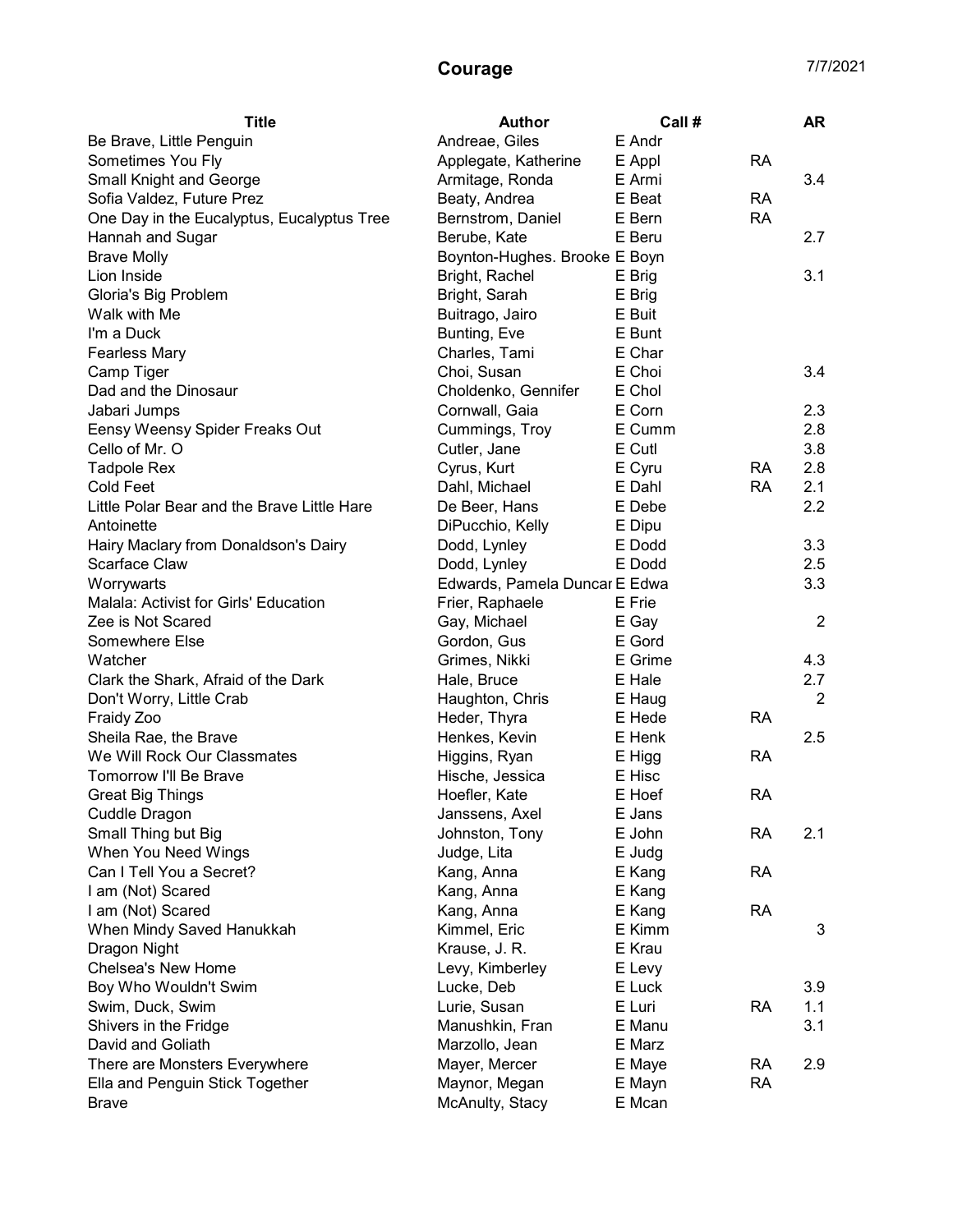## Courage 7/7/2021

| <b>Title</b>                                                | <b>Author</b>        | Call # |           | <b>AR</b>      |
|-------------------------------------------------------------|----------------------|--------|-----------|----------------|
| <b>Beetle McGrady Eats Bugs</b>                             | McDonald, Megan      | E Mcdo | <b>RA</b> | 2.6            |
| <b>Absolutely Not</b>                                       | McElligott, Matthew  | E Mcel |           | 2.2            |
| Freckleface Strawberry and the Dodgeball Bully              | Moore, Julianne      | E Moor |           | 2.3            |
| <b>Proudest Blue</b>                                        | Muhammad, Ibtihaj    | E Muha | <b>RA</b> |                |
| Groundhug Day                                               | Pace, Anne           | E Pace |           |                |
| <b>Cowardly Clyde</b>                                       | Peet, Bill           | E Peet |           | 4.5            |
| Pierre In Love                                              | Pennypacker, Sara    | E Penn |           | 4.3            |
| This is It                                                  | Peoples-Riley, Darla | E Peop |           |                |
| Bear Must Go On                                             | Petty, Dev           | E Pett |           |                |
| Not Afraid of Dogs                                          | Pitzer, Susanna      | E Pitz | <b>RA</b> | 2.2            |
| Bravest Man in the World                                    | Polacco, Patricia    | E Pola |           |                |
| Snake Who Was Afraid of People                              | Polisar, Barry       | E Poli |           |                |
| Snakes and the Boy Who Was Afraid of Them                   | Polisar, Barry       | E Poli |           |                |
| Miss Hazeltine's Home for Shy and Fearful cats              | Potter, Alicia       | E Pott | <b>RA</b> | 2.9            |
| <b>Brave Santa</b>                                          | Poydar, Nancy        | E Poyd |           | 2.2            |
| Archie the Daredevil Penguin                                | Rash, Andy           | E Rash | <b>RA</b> |                |
| Truman                                                      | Reidy, Jean          | E Reid | <b>RA</b> |                |
| Creepy Pair of Underwear                                    | Reynolds, Aaron      | E Reyn |           | 2.8            |
| Testing the Ice                                             | Robinson, Sharon     | E Robi |           | 3.9            |
| <b>Big Bad Bubble</b>                                       | Rubin, Adam          | E Rubi | <b>RA</b> | 2.1            |
| Herbert's First Halloween                                   | Rylant, Cynthia      | E Ryla |           |                |
| Kate Shelley: Bound for Legend                              | San Souci, Robert    | E Sans |           | 5.7            |
| Two Bear Cubs                                               | San Souci, Robert    | E Sans |           | 4              |
| After the Fall                                              | Santat, Dan          | E Sant |           |                |
| Bawk and Roll                                               | Sauer, Tammi         | E Saue | <b>RA</b> | $\overline{2}$ |
| Little Chicken                                              | Sauer, Tammi         | E Saue |           |                |
| Oliver and His Alligator                                    | Schmid, Paul         | E Schm | <b>RA</b> | 1.7            |
| I'm a Shark                                                 | Shea, Bob            | E Shea | <b>RA</b> | 1.7            |
| <b>Scariest Book Ever</b>                                   | Shea, Bob            | E Shea |           |                |
| <b>Brave Spaceboy</b>                                       | Smith, Dana          | E Smit |           | 2.1            |
| Small in the City                                           | Smith, Sydney        | E Smit |           |                |
| Ladybug Girl at the Beach                                   | Soman, David         | E Soma |           | 3.5            |
| Saladin: Noble Prince of Islam                              | Stanley, Diane       | E Stan |           | 7              |
| Tiny T. Rex and the Very Dark Dark                          | Stutzman, Jonathan   | E Stut |           |                |
| Let's Sing a Lullaby with the Brave Cowboy                  | Thomas, Jan          | E Thom |           |                |
| Crossing Bok Chitto                                         | Tingle, Tim          | E Ting |           | 4.4            |
| Bearnard's Book                                             | Underwood, Deborah   | E Unde |           | 2.3            |
| Max the Brave                                               | Vere, Ed             | E Vere | <b>RA</b> |                |
| And Two Boys Booed                                          | Viorts, Judith       | E Vior |           | 3.8            |
| Courage                                                     | Waber, Bernard       | E Wabe |           | 3.3            |
| Candy Shop                                                  | Wahl, Jan            | E Wahl | <b>RA</b> | 2.5            |
| <b>Scaredy Squirrel</b>                                     | Watt, Melanie        | E Watt |           | 3.6            |
| <b>Scaredy Squirrel at Night</b>                            | Watt, Melanie        | E Watt |           | 3.6            |
| Scaredy Squirrel Makes a Friend                             | Watt, Melanie        | E Watt |           | 3              |
| Yatandou                                                    | Whelan, Gloria       | E Whel |           | 3.6            |
| Sam: the Most Scaredy-Cat Kid in the Whole Work Willems, Mo |                      | E Will |           | 1.6            |
| Bear Feels Scared                                           | Wilson, Karma        | E Wils |           | 2.3            |
| Whoo's Haunting The Teeny Tiny Ghost?                       | Winters, Kay         | E Wint |           |                |
| Bo the Brave                                                | Woollvin, Bethan     | E Wool | <b>RA</b> |                |
| What Do You Do with a Chance                                | Yamada, Kobi         | E Yama |           |                |
| Orion and the Dark                                          | Yarlett, Emme        | E Yarl |           | 3.4            |
|                                                             |                      |        |           |                |